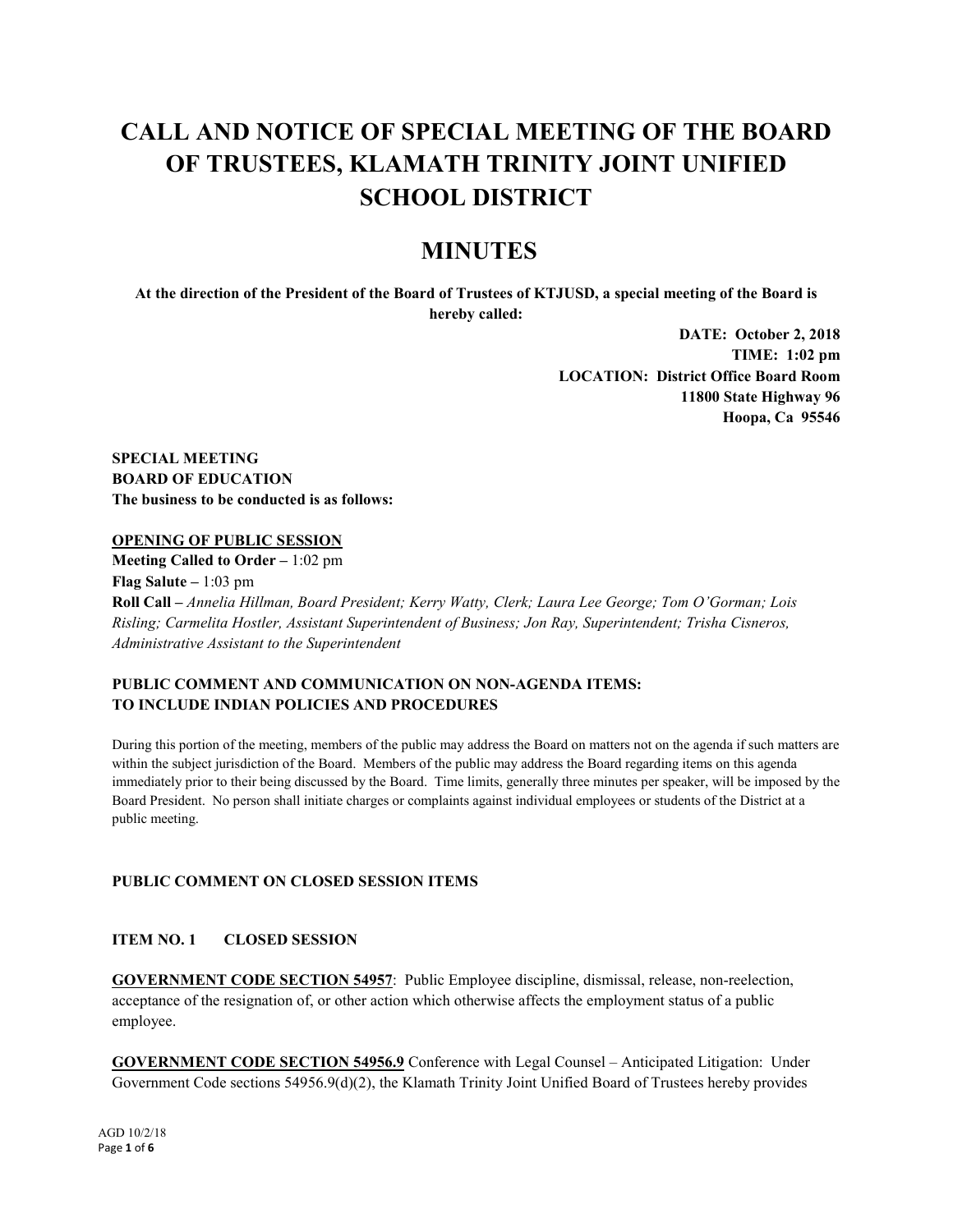public notice that it may meet in Closed Session to decide whether there is significant exposure to litigation, and to consider and act in connection with matters for which there is a significant exposure to litigation. Under Government Code sections 54956.9, the Klamath Trinity Joint Unified Board of Trustees hereby provides public notice that it may meet in Closed Session to decide to initiate litigation and to consider and act in connection with litigation it has decided to initiate Conference with Legal Counsel – Anticipated Litigation: Significant exposure to Litigation.

# **GOVERNMENT CODE SECTIONS 6549.1(d) AND 54957.6 CONFERENCE WITH LABOR**

**NEGOTIATOR** Agency Negotiator: Jon Ray, Superintendent, Employee Organizations: Klamath Trinity Teachers Association (KTTA); California School Employees Association, Chapter 347 (CSEA); Unrepresented Employees.

# *RETURN TO OPEN SESSION*

# **ACTIONS RESULTING FROM CLOSED SESSION –**

*The board directed Mr. Ray to reach out to HCOE regarding the letter addressed to Jennifer Fairbanks from ACLU on September 18, 2018.*

# **ITEM NO. 2 INFORMATION ITEM**

*NONE*

#### **ITEM NO. 3 ACTION ITEMS**

# **3.1 PROPOSED REVISIONS BP/1400 – RELATIONS BETWEEN OTHER GOVERNMENTAL AGENCIES AND THE SCHOOLS**

MSC to review the proposed revisions for a second reading, and accept the Board Policy

Risling/George

George: Aye O'Gorman: Aye Hillman: Aye Watty: Aye Risling: Aye

5-0

# **3.2 PROPOSED REVISIONS BP/2210 – ADMINISTRATIVE DISCRETION REGARDING BOARD POLICY**

MSC to review the proposed revisions for a second reading, and accept the Board Policy

George/O'Gorman

George: Aye O'Gorman: Aye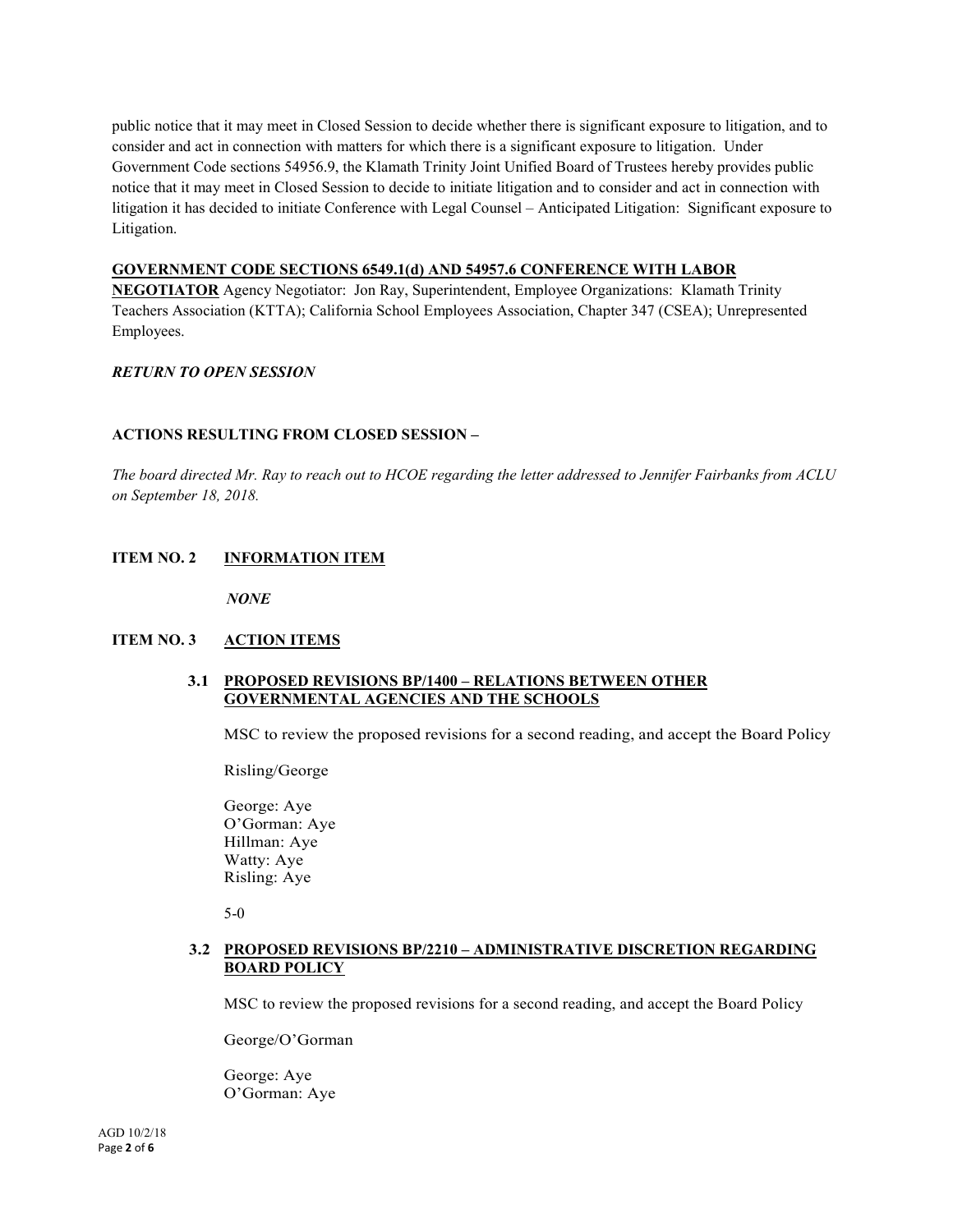Hillman: Aye Watty: Aye Risling: Aye

5-0

# **3.3 PROPOSED REVISIONS BP AND AR/3320 – CLAIMS AND ACTIONS AGAINST THE DISTRICT**

MSC to review the proposed revisions for a second reading, and accept the Board Policy and Administrative Regulation

Risling/O'Gorman

George: Aye O'Gorman: Aye Hillman: Aye Watty: Aye Risling: Aye

5-0

#### **3.4 PROPOSED REVISIONS BP/4140/4240/4340 – BARGAINING UNITS**

MSC to review the proposed revisions for a second reading, and accept the Board Policies

Watty/George

George: Aye O'Gorman: Aye Hillman: Aye Watty: Aye Risling: Aye

5-0

## **3.5 PROPOSED REVISIONS AR/5141.32 – HEALTH SCREENING FOR SCHOOL ENTRY**

MSC to review the proposed revisions for a second reading, and accept the Administrative Regulation

George/O'Gorman

George: Aye O'Gorman: Aye Hillman: Aye Watty: Aye Risling: Aye

5-0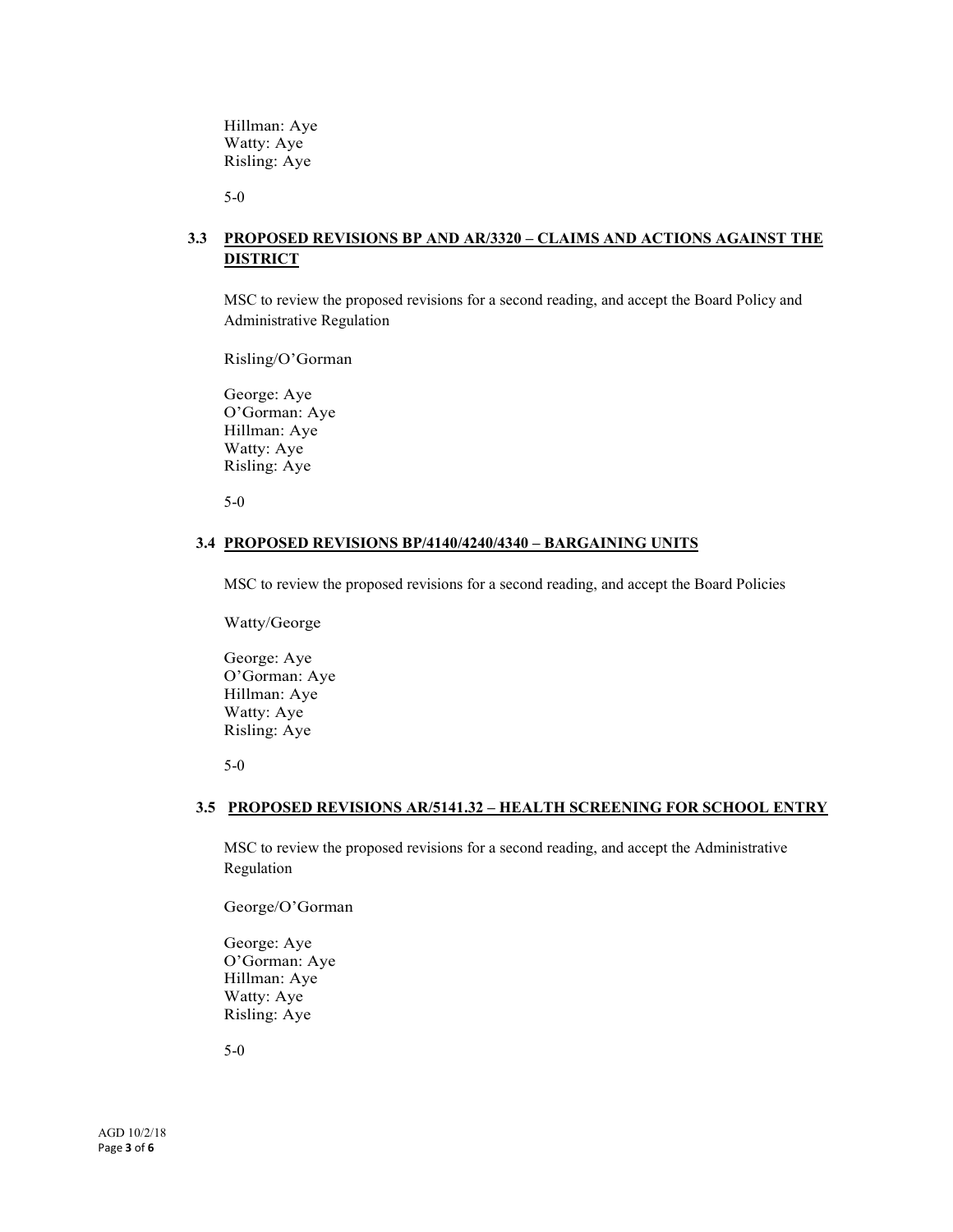# **3.6 PROPOSED REVISIONS BP AND AR/6174 – EDUCATION FOR ENGLISH LEARNERS**

MSC to review the proposed revisions for a second reading, and accept the Board Policy and Administrative Regulation

Risling/Watty

George: Aye O'Gorman: Aye Hillman: Aye Watty: Aye Risling: Aye

5-0

#### **3.7 NEW BP 0415 – EQUITY**

MSC to review the proposed revisions for a second reading, and accept the Board Policy.

Risling/George

George: Aye O'Gorman: Aye Hillman: Aye Watty: Aye Risling: Aye

5-0

# **3.8 OUT OF STATE TRAVEL**

MSC to approve the Cultural Connections Teacher from Hoopa High School to attend the National Indian Education Association Convention in Hartford, Connecticut from October 10-13, 2018

Risling/Watty

George: Recuse O'Gorman: Aye Hillman: Aye Watty: Aye Risling: Aye

4-0

#### **3.9 CALIFORNIA SAFETY COMPANY – JACK NORTON ELEMENTARY SCHOOL**

MSC to approve the quote from California Safety Company in the amount of \$2,819.63 for installing a security alarm system on the generator building.

Watty/George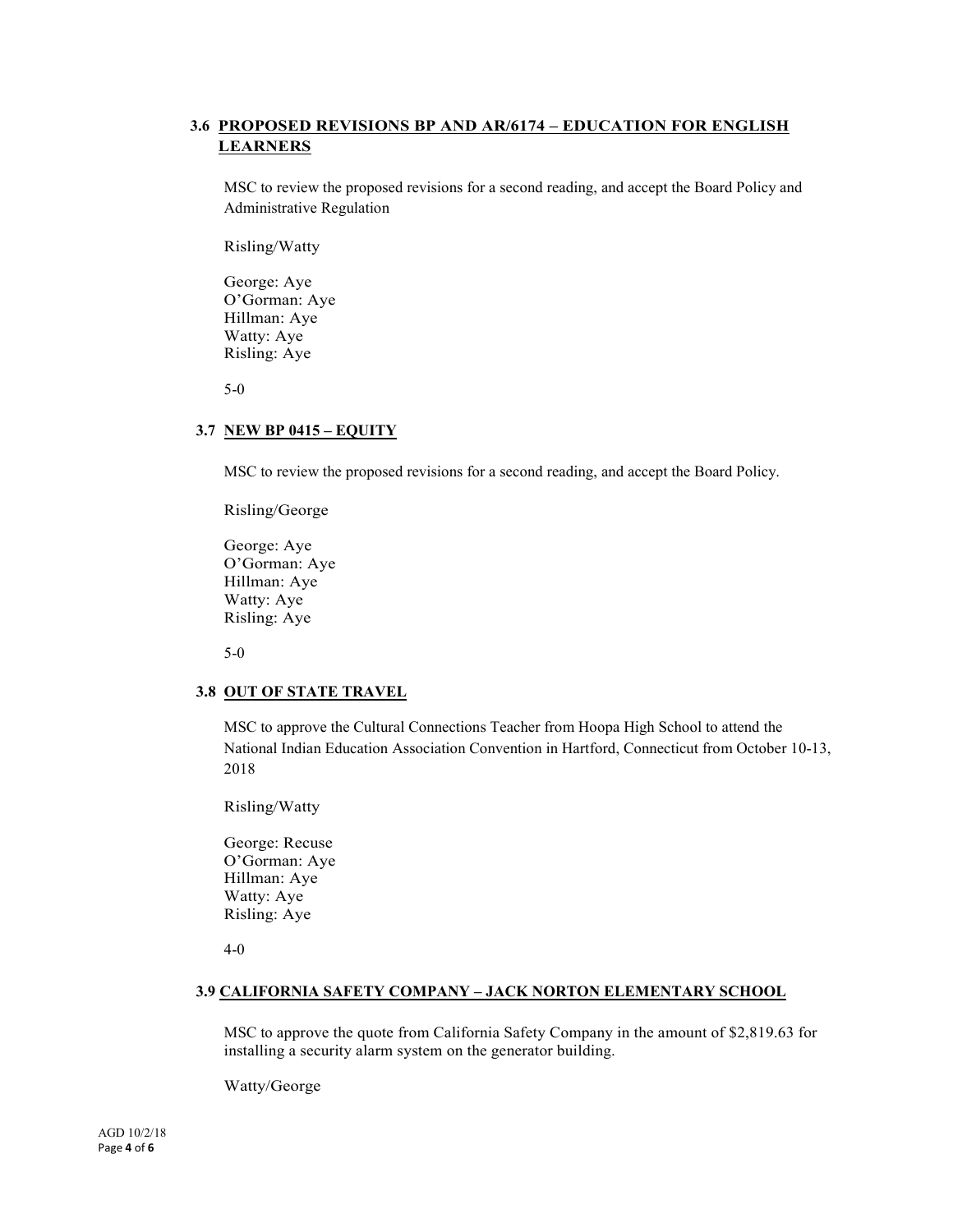George: Aye O'Gorman: Aye Hillman: Aye Watty: Aye Risling: Aye

5-0

## **3.10 WILLIAMS COMPLAINT REPORT – 3RD QUARTER**

MSC to approve the Williams Complaint Report for the 3rd Quarter. No complaints were filed.

George/O'Gorman

George: Aye O'Gorman: Aye Hillman: Aye Watty: Aye Risling: Aye

5-0

# **3.11 FIRST 5/DHHS ADVERSE CHILDHOOD EXPIRIENCE COLLABORATIVE PARTNERSHIP FUNDS**

MSC to approve the acceptance of funds from First 5/DHHS Adverse Childhood Experience Collaborative.

George/O'Gorman

George: Aye O'Gorman: Aye Hillman: Aye Watty: Aye Risling: Aye

5-0

# **ITEM NO. 4 ADJOURNMENT** *at 4:14 pm. Motion by George, seconded by Hillman.*

George: Aye O'Gorman: Aye Hillman: Aye Watty: Aye Risling: Aye

5-0

Jon Ray, Superintendent Klamath Trinity Joint Unified School District